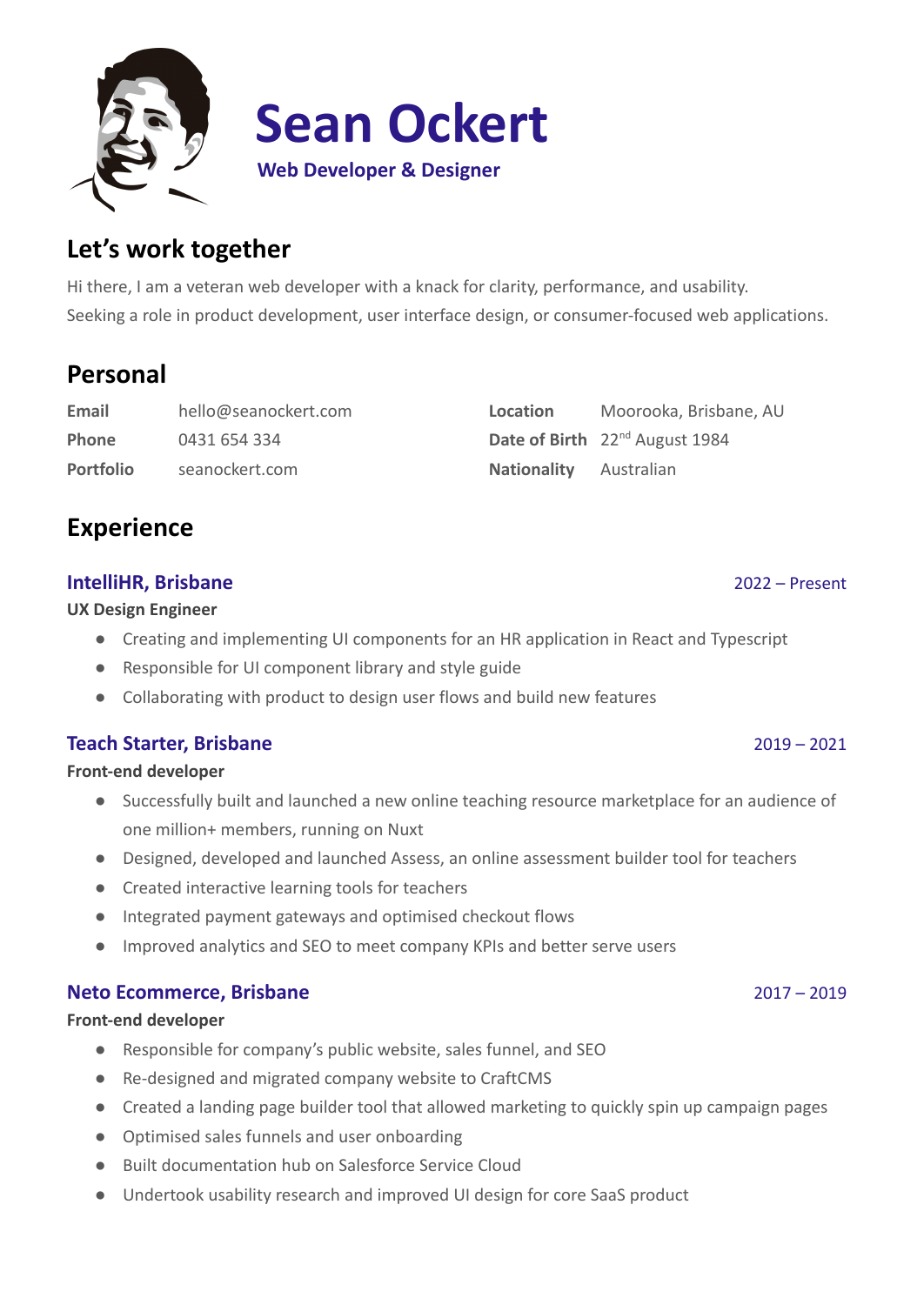### **Copenhagen Shipping Exchange, Bangkok** 2011

#### **Front-end developer**

- Developed an online application for shipping brokers to track vessel and cargo locations around the world in real-time
- Improved usability of the web application and re-architectured front-end jQuery to use Backbone

# **Kintek Studio, Brisbane** 2009 – 2011

#### **Web designer**

- Worked directly with multiple clients from ideas pitch, to design comps, through to development, SEO and ongoing site management and customer support
- Built and delivered ecommerce stores and CMS-based websites (WordPress, Joomla, Magento)

# **Matter Solutions, Brisbane** 2009

#### **Web designer**

- Client work design and development of websites for small businesses
- Converted static mockups to HTML/CSS, built WordPress and CakePHP sites
- SEO for small businesses

# **Hydrexia, Brisbane** 2007 – 2009

### **Materials research scientist**

- Development of experimental metal hydride and hydrogen storage system
- Cast novel alloys and analysed H2 sorption properties through metallurgy techniques
- Operated hydrogen absorption testing rigs, analysed results, and improved prototypes

### **UI/UX developer**

- Built Java portlets and UI for QUT Virtual student portal
- Collaborated to create design mockups and collateral for the university's student gateway

### **Halfbrick Studios, Brisbane** 2012 – 2016

### **Web developer and marketer**

- Developed gaming websites and interactive web apps for all Halfbrick's IP
- Created internal company tools, marketing collateral, and email campaigns
- Sys-admin for websites with 1 million+ monthly active users
- Improved website conversion rates through analytics and social data
- Participated in building game prototypes, and in developing a published game
- Helped develop a player management system in Angular.js

### **Freelance, Sydney** 2012

#### **Web designer**

- Contractor for Kintek Studio
- Web development work for startups and small businesses